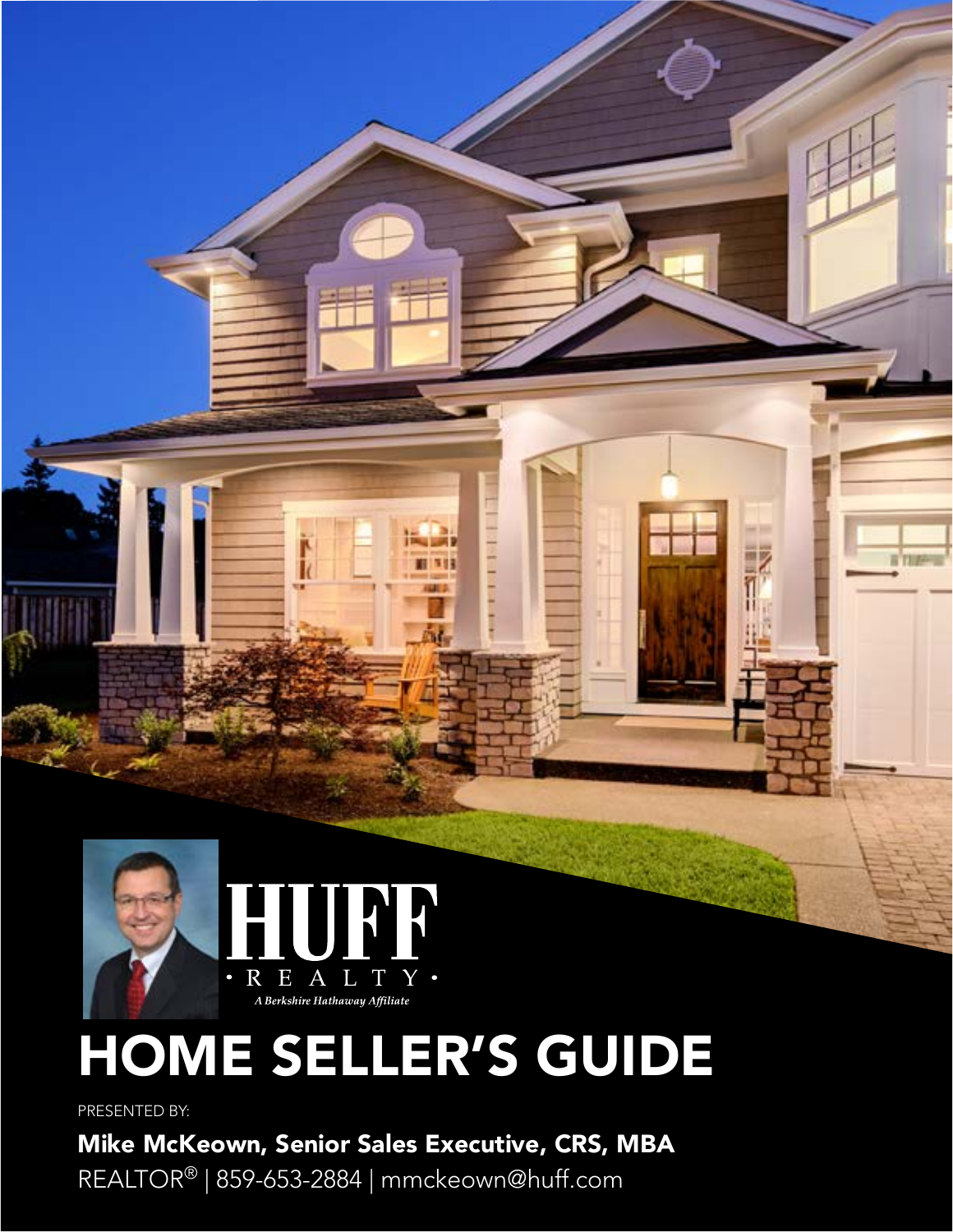**"**

Mike McKeown, HUFF Realty | SELLER'S GUIDE TO REAL ESTATE

Successful sellers are... sufficiently motivated to go through the challenges of marketing and selling their home in order to make a move. **"**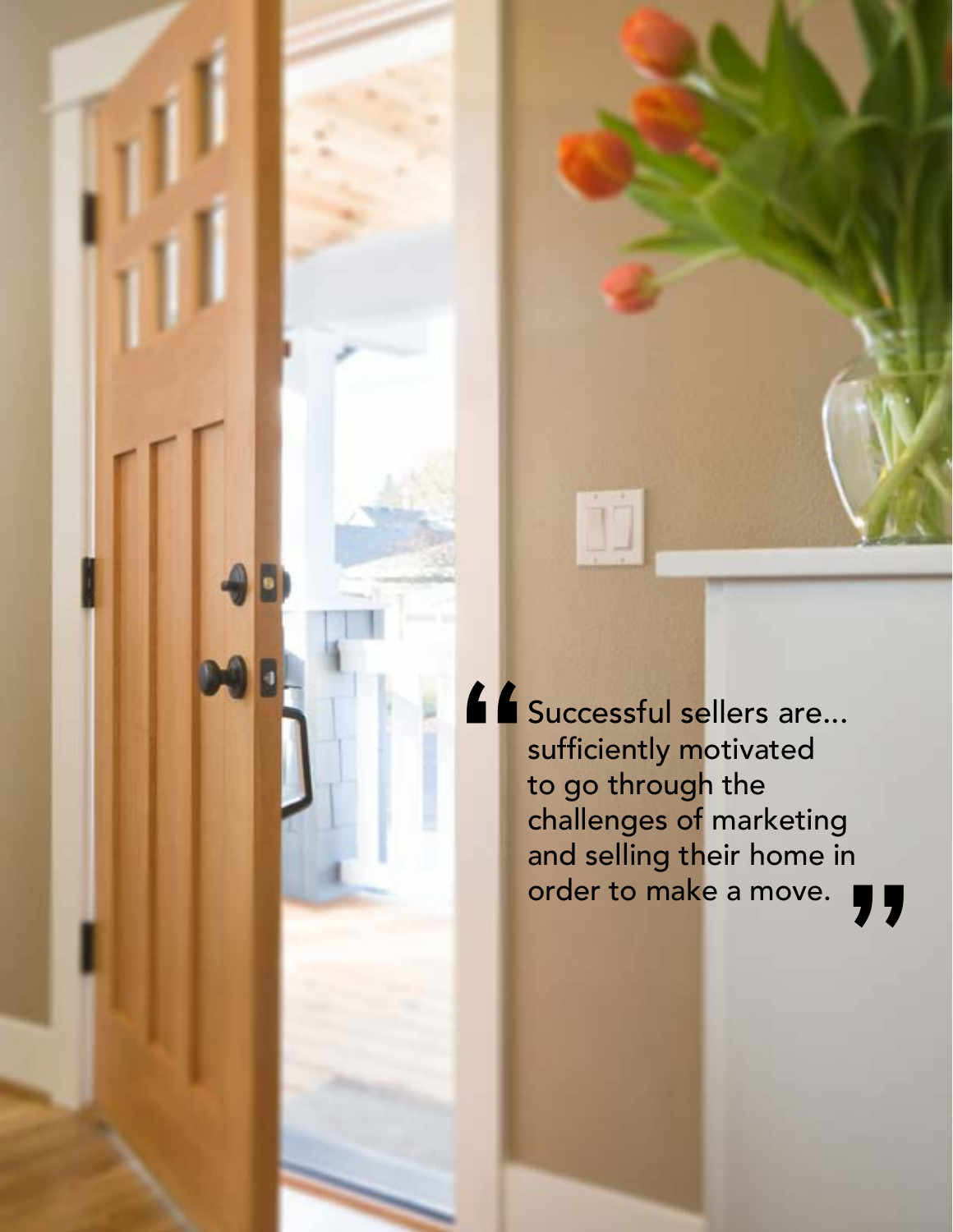# CONTENTS

- WHY SELL A HOME NOW? 1
- TODAY'S SELLERS 2
- WHY YOU NEED AN EXPERT 3
- AGENT EXPECTATIONS 4
- PRICE AND CONDITION 5
- PRICING IT RIGHT 6
- REASON A HOME SELLS 7
- HOME STAGING 8
- TOOLS FOR SELLERS 9
- MARKET EXPOSURE 10
- FOR SALE BY OWNER 11
- THE SELLER'S JOURNEY 13
- ABOUT HUFF REALTY 15
- 16 FAMILY OF SERVICES



Mike McKeown 859-653-2884 mmckeown@huff.com www.mikemckeownrealtor.com



SOURCES USED IN THIS GUIDE:

1 National Association of REALTORS® | 2016 Profile of Buyers and Sellers

2 Zillow Group | Consumer Housing Trends Report 2016







HomeServices Lending



Mike McKeown, HUFF Realty | SELLER'S GUIDE TO REAL ESTATE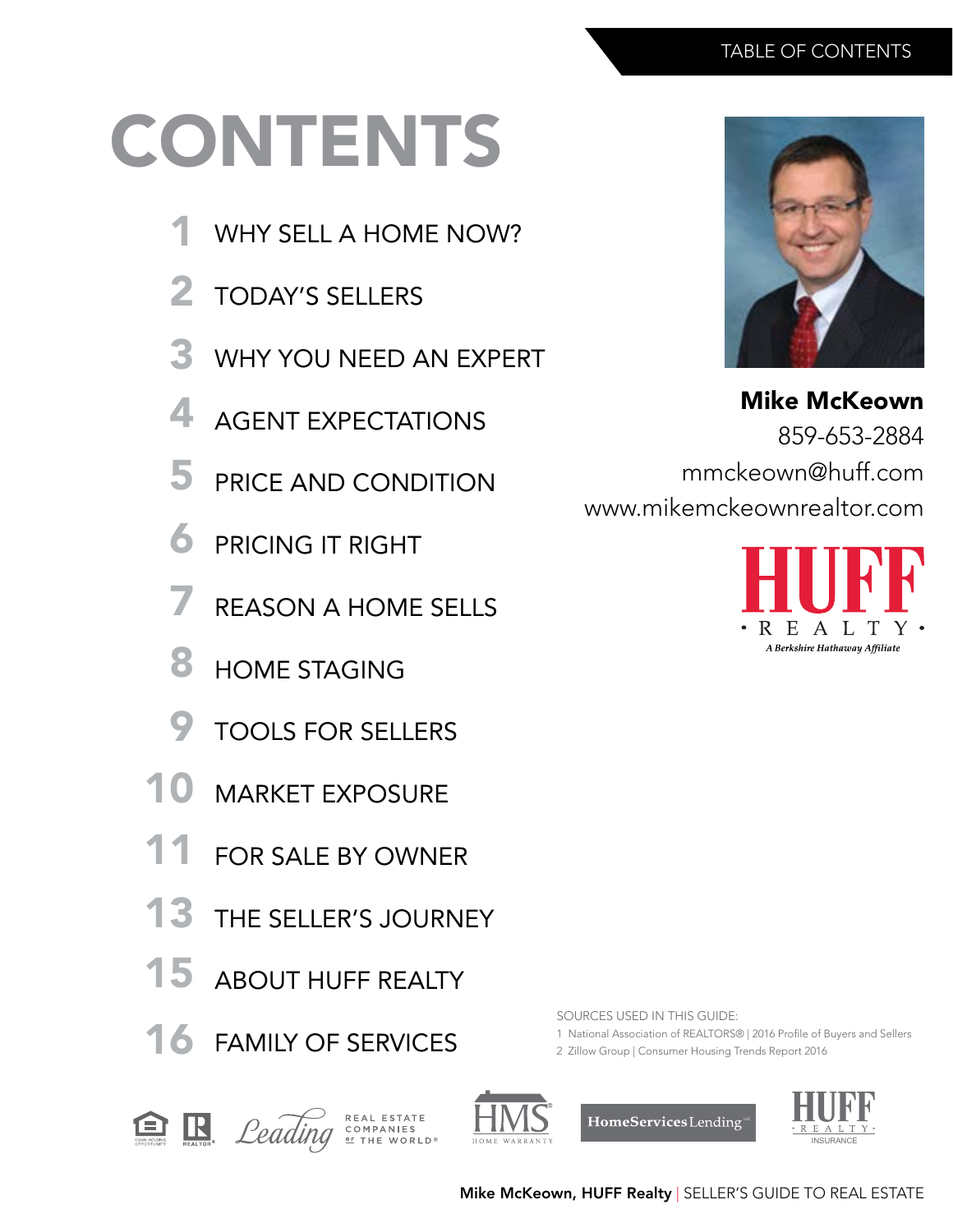

## WHY SELL A HOME NOW?

#### DEMAND IS STRONG

In our current market, buyer activity is high! The latest Buyer Traffic Report from the National Association of REALTORS® shows that buyer demand is very strong throughout the country. These buyers are willing and able to buy and your home might be exactly what they've been looking for!

#### BEST TIME TO MOVE UP

If you have been wanting to move to a larger, more expensive home, now is the time! Prices are projected to rise over the next year so moving to a higher priced home will cost you more in both your down payment and mortgage payment if you wait.

#### COMPETITION IS LOW

Housing inventory is still extremely low in most markets. There just aren't enough homes for sale to satisfy the high buyer demand. This makes for a good seller's market because home prices are being pushed up. In this type of environment, homes are selling faster and for more money. Take advantage of these circumstances while they're here!

#### IT'S THE BUSY SEASON

Spring is peak season for real estate. As the weather warms up, many buyers join in the house hunt. Getting your house on the market now will keep you from missing the buying rush.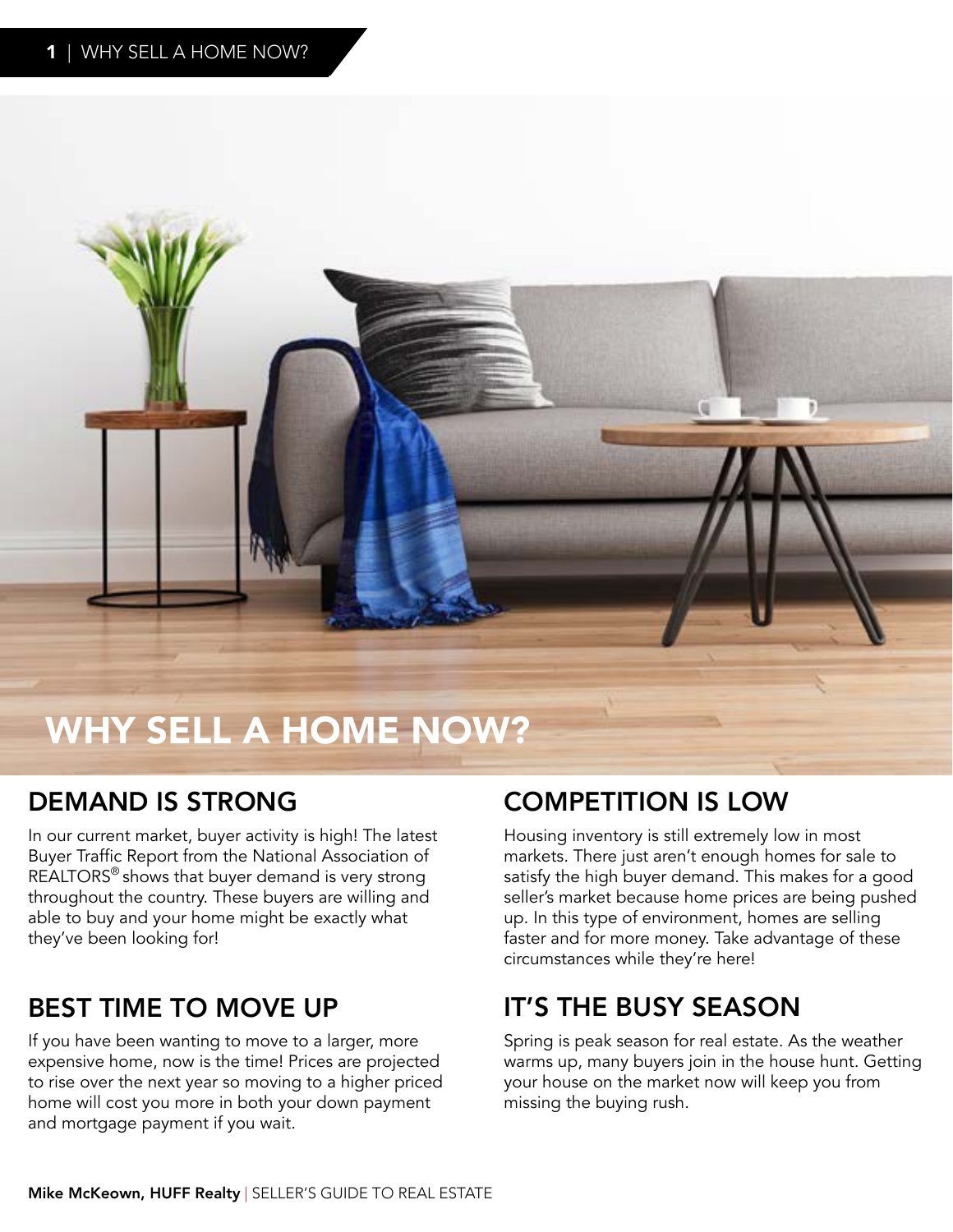## WHO'S SELLING NOW?

Today, the median tenure for sellers to stay in the home they purchased is 10 years. In 1985 the median tenure was just 5 years. This can be attributed in part to the fluctuations in the economy that resulted in homes being worth less than mortgages, causing a delay in homeowners putting their properties on the market.

In today's environment, forecasts predict a strong housing market. New housing starts and resales are on the rise and tightened inventory continues to cause prices to increase. Sellers are now seeing a favorable market where they receive a median of 98 percent of their asking price and sell their homes typically in four weeks.

### PRIMARY REASONS FOR SELLING





#### HOME TOO SMALL

The most commonly cited reason for selling their home was that it was too small, followed by the desire to move closer to family and friends. For sellers that moved the greatest distances, the primary reason was to relocate for a job. For sellers moving within 10 miles, the most common reason was the home was too small followed by the home was too big, and the neighborhood became less desirable.

**98%** sellers are receiving of their asking price.<sup>1</sup>



is the average amount of time a sellers home is on the market prior to sale. 1

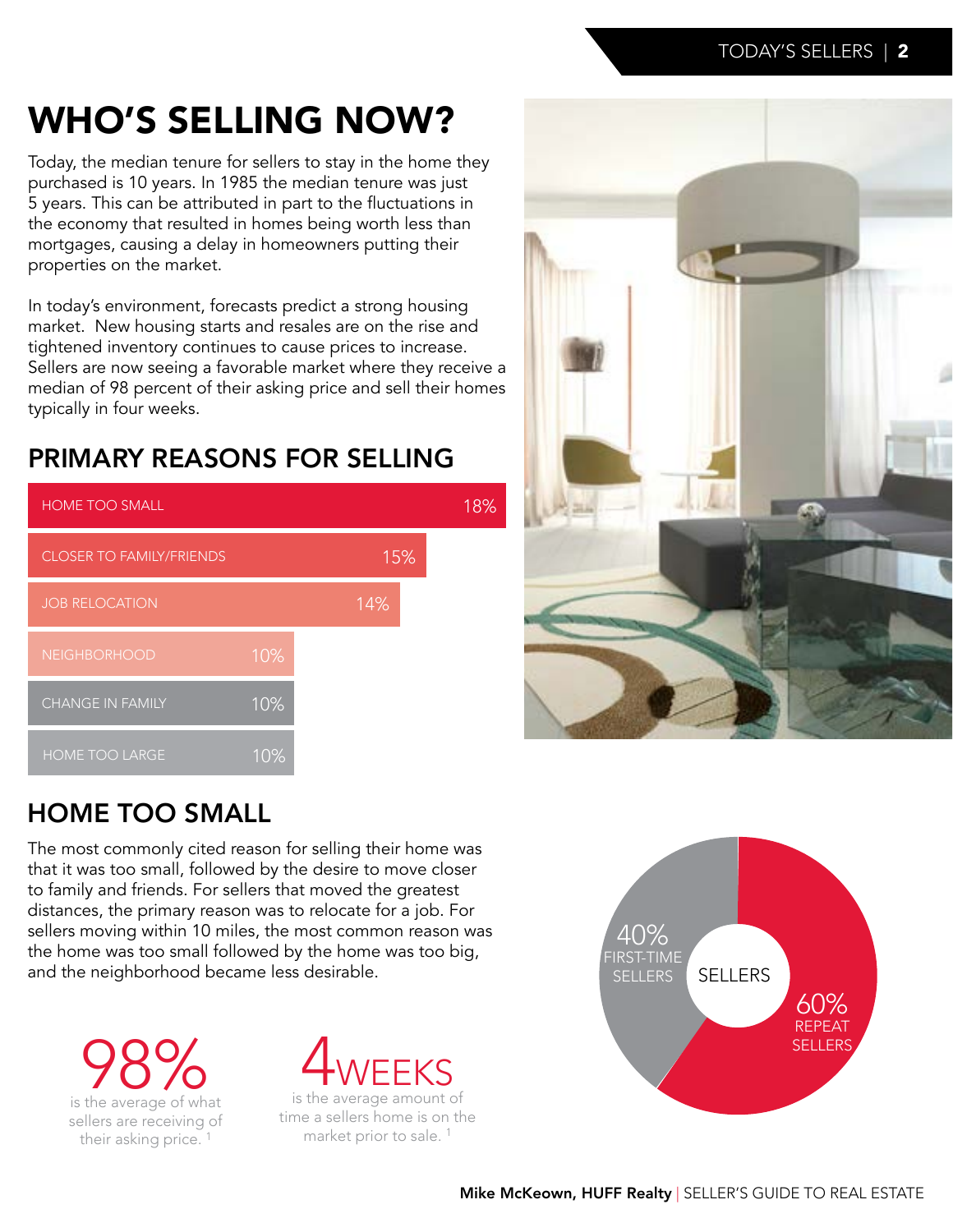

#### WORKING FOR YOU YOUR AGENT WILL:

A real estate transaction can be an incredibly complex journey loaded with unexpected bumps and turns. You need a true expert to guide you down the best path and through the dangerous pitfalls that may come up. A real estate professional knows the market and will work with you to understand your wants and needs and work in your best interest, saving you time, money, and definitely many, many headaches.

As an experienced real estate professional, HUFF Realty agents truly become local real estate market and community experts, as well as masters of property marketing, networking and negotiation.

89% of sellers worked with a real estate agent or broker to sell their home.<sup>1</sup>

#### A SKILLED NEGOTIATOR

As a seller in today's market, having a talented negotiator working for you could make you and/or save you thousands of dollars. Once an initial offer is submitted there could possibly be multiple renegotiations. You will want an experienced real estate professional who can keep the deal together until it closes.

- Outline their professional responsibilities to you
- Determine your wants and needs
- Regularly communicate with you
- Put your interests first
- Help you determine the best asking price
- Extensively market your home
- Offer proven advice on how to prepare your property
- Update you on market changes and conditions
- Provide feedback from all showings
- Negotiate the highest possible price and terms
- Assist you in finding any services you need

*"Your Agent's goal is to negotiate the highest possible price and best terms for you."*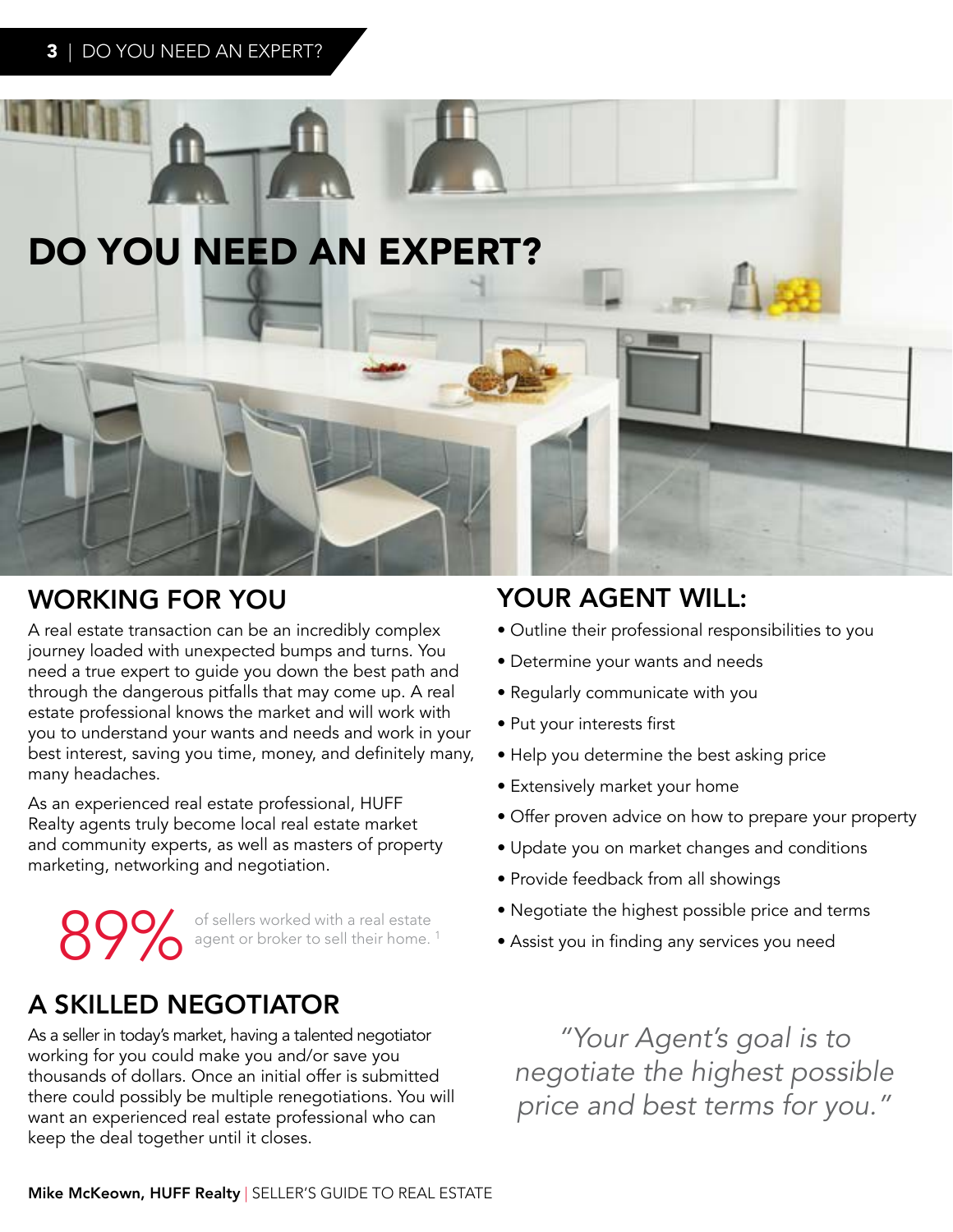

## WHAT YOU SHOULD EXPECT FROM YOUR AGENT

#### **HONESTY**

Honesty is an extremely important quality for a real estate agent to uphold. The selling process can already be complicated enough, but an agent who does not openly and honestly communicate with their clients can make it much worse.

#### TIMELY

Selling and moving based on a timetable can be emotionally draining. While your agent cannot pick the exact date of your move, they should be conscious of your needs and exert any influence they can to make it work.

#### RESPONSIVE

You will want to know what your agent is doing to get your home sold and if, or when, any challenges arise. Good agents will know how to deliver good news, but great agents know how to deliver the good and the notso-good news, all of which you need to know.

#### MARKETING

 A real estate agent needs to have a strong balance of both "older" marketing tactics such as direct mail networking and "newer" marketing tactics such as social media in their plan!

#### INNOVATIVE

Staying current on the latest real estate technology is extremely important for agents. Utilizing technology helps a real estate agent be more efficient and have more time to spend on selling your home.

#### NEGOTIATOR

The job of a real estate agent who is representing a seller, in a nut-shell, is to get the most money for their client's home in the least amount of time! A real estate agent should know what to say to a buyer's representative and when to say it.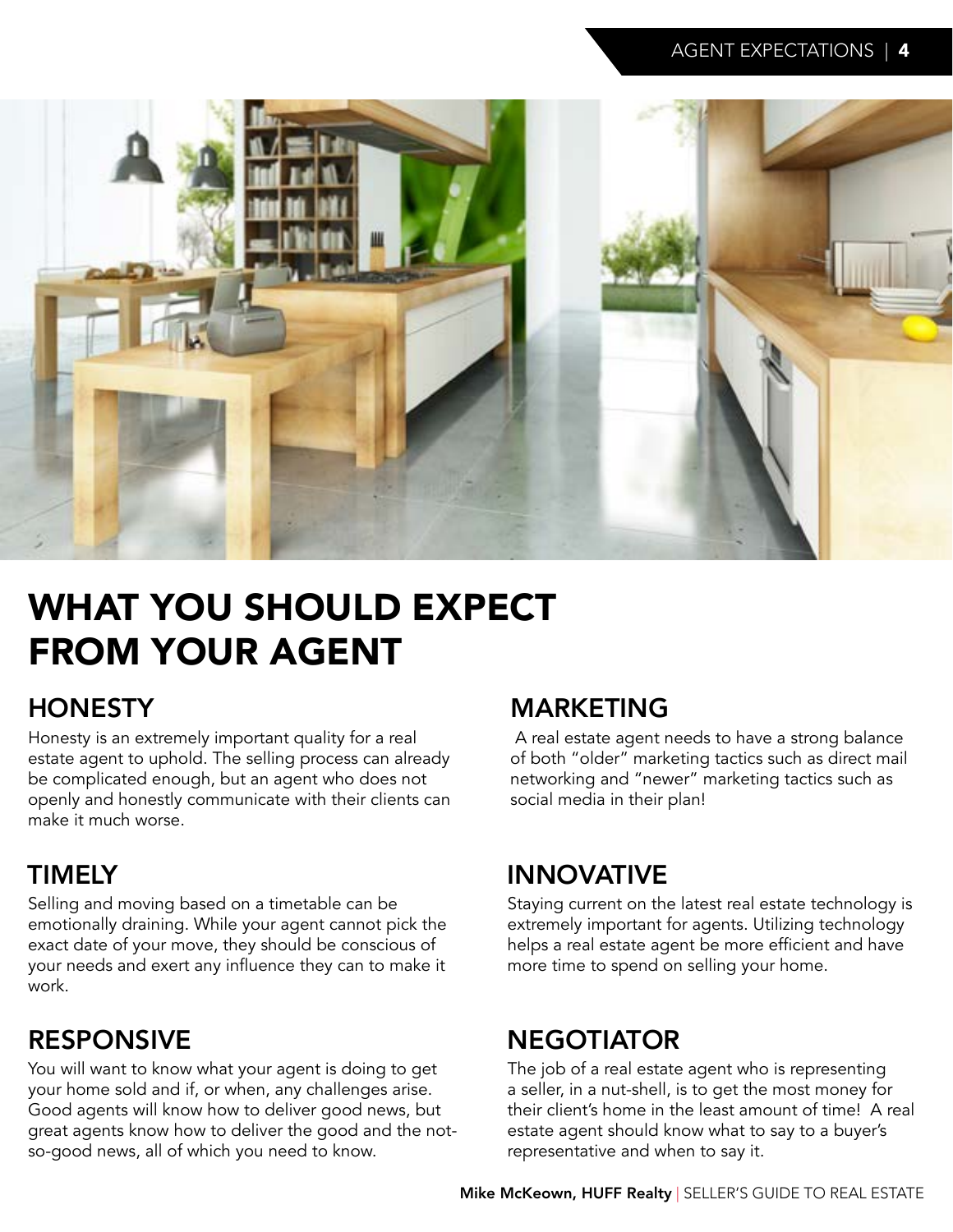

## THE IMPACT OF PRICE AND CONDITION

There is a difference between putting your home on the market and putting your home in the market. It all has to do with the price and condition of your home. Your HUFF agent knows the market and what buyers are actively looking for. They can advise you on what your home needs to be in the market.



#### IN THE MARKET

If your home is IN THE MARKET, home buyers consider your home has an "acceptable price" and/ or "acceptable condition". A home in this category is more likely to have showings, offers, and contracts.

#### ON THE MARKET

If your home is ON THE MARKET, home buyers do not accept your price and/or condition. This means you will have few, if any, showings or offers. However, an adjustment in the price, or an improvement in condition, could enhance the attractiveness of your home to buyers.

### OFF THE MARKET

A home is OFF THE MARKET when the listing has expired, been withdrawn, or has been cancelled. This is often the result of a home which did not meet market expectations. Neither the price nor condition changed enough to alter the outcome.

of sellers reduced their price at least<br>Some after the home was on the mark<br>of for more than the average 4 weeks.<sup>2</sup> once after the home was on the market for more than the average 4 weeks.<sup>2</sup>

Mike McKeown, HUFF Realty | SELLER'S GUIDE TO REAL ESTATE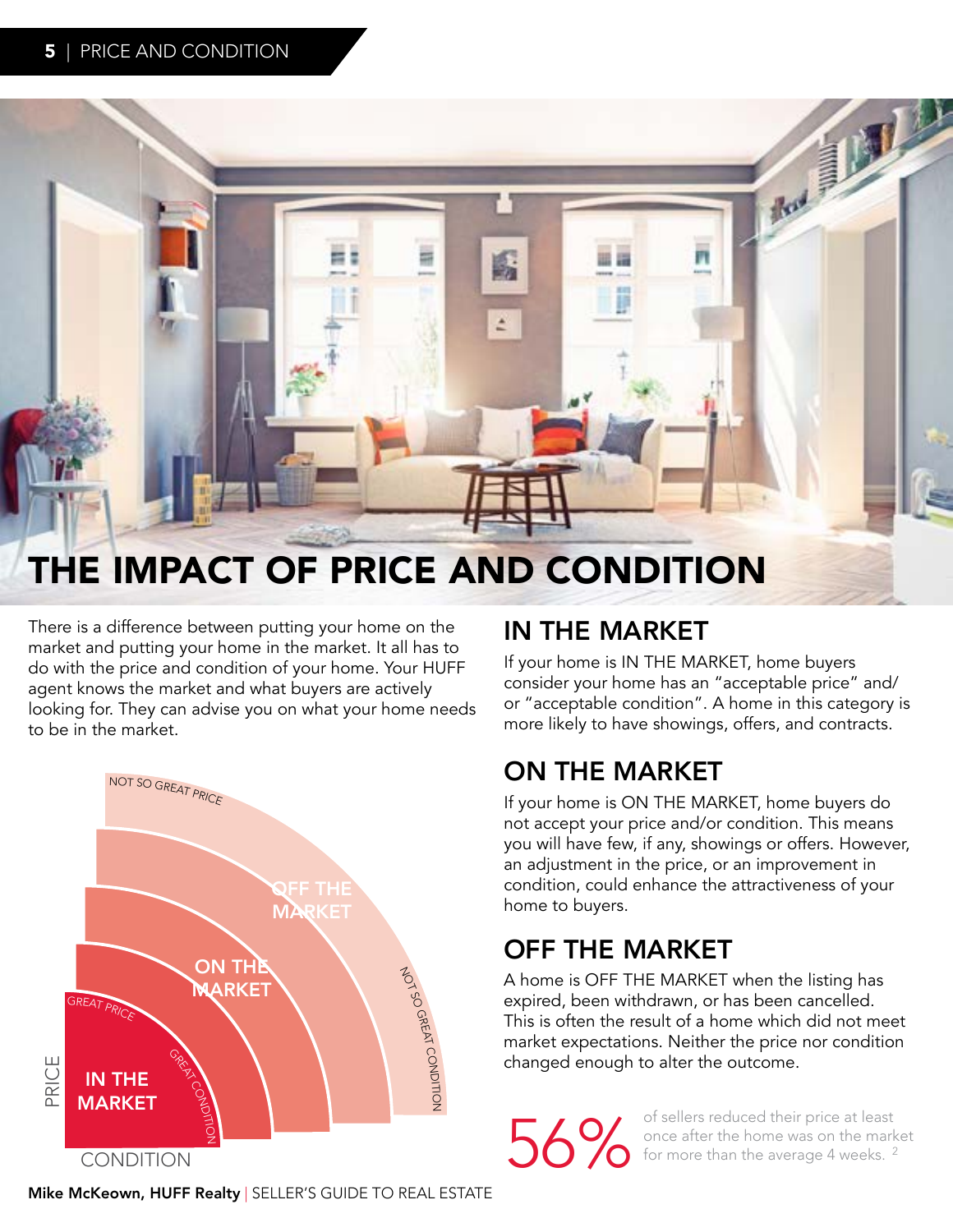## PRICE IT RIGHT

The longer a property is on the market the fewer showings it receives and the percent of the asking price decreases.

The single most important factor to consider when selling a house is the home's price tag: how much your house is worth. You don't want to overprice the house because you will lose the freshness of the home's appeal after the first two to three weeks of showings.

*"Timing is everything....* the best offers are the first *offers."*

HUFF agents have the experience, knowledge, and tools to provide you with a fair market value of your property. Among these tools your agent will generate a Comparative Market Analysis Report (CMA) to assist in targeting the current market value of your home.



*Your agent can provide the appropriate listing price for the market at the moment you're ready to list.*

> Many people think pricing their home a little over market value will leave more room for negotiation once they receive an offer. In actuality, overpricing will just discourage prospective buyers from looking at their property. A seller should price their home so that it maximizes the demand for the home. With this strategy, the seller won't be fighting with a buyer over the price, but rather multiple buyers will be fighting each other over the house.

68%

of buyers consider price as the most important factor when purchasing a home. 1

## HIT YOUR TARGET



WEEKS ON MARKET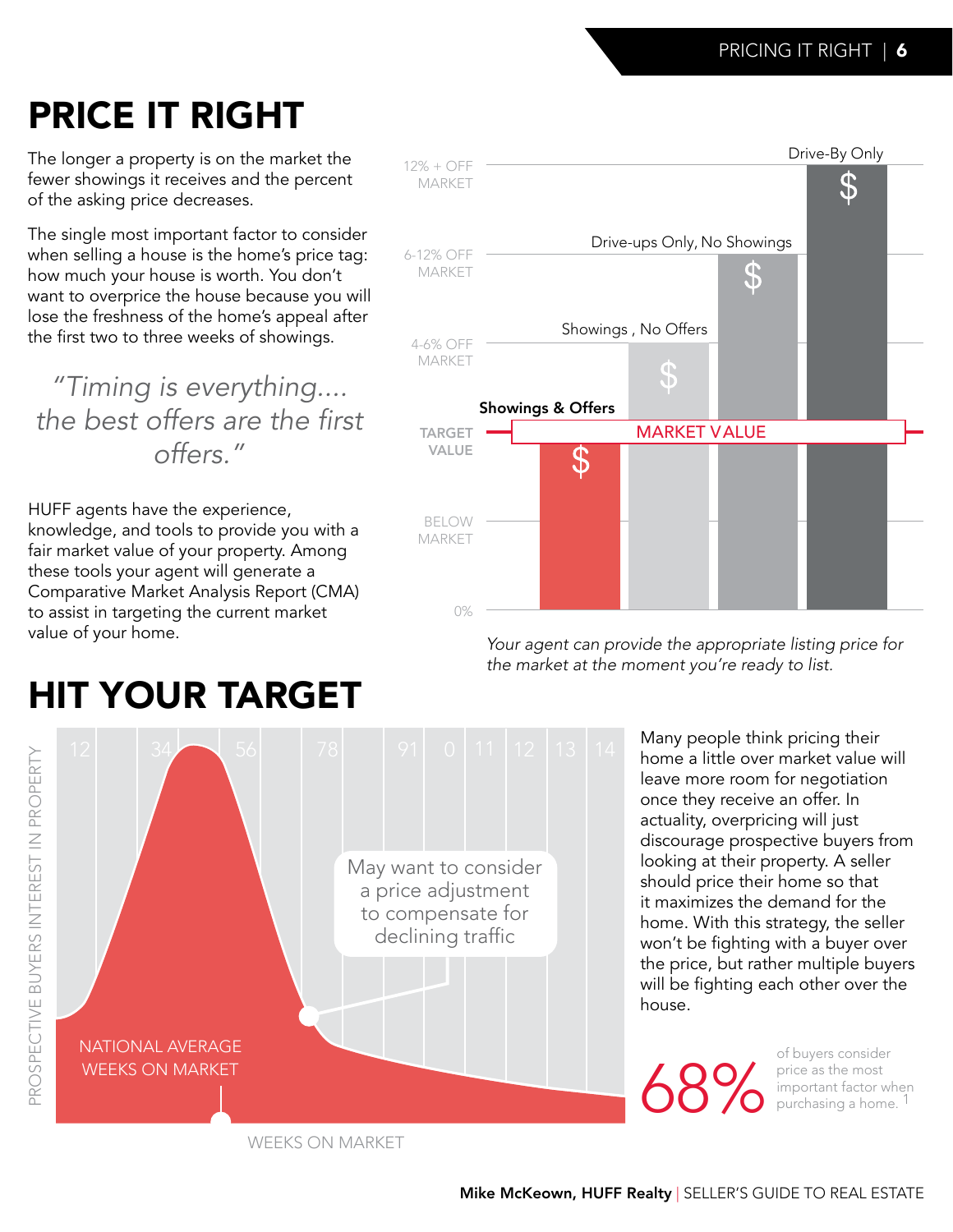## REASONS A HOME SELLS



There are a variety of reasons a house will sell. Some are out of your control, but others can be changed or modified so that your home can be sold for the best price.

#### REASONS BEYOND YOUR CONTROL

#### LOCATION

Some neighborhoods are more desirable than others. The better the location, the more money buyers are willing to pay. For a house to sell in any location, its listing price should reflect its location and the value of the homes surrounding it.

#### MARKET CONDITIONS

The economy, interest rates, and other factors impact the condition of the real estate market.

#### **COMPETITION**

High buyer demand and low housing supply makes it easier for the homes that are on the market to sell. When buyers have more to choose from, sellers have more to compete with.

#### REASONS WITHIN YOUR CONTROL

#### LISTING PRICE

To effectively sell your propertry fast for the most money, the listing price has to be just right. If your home is not selling or getting a lot of traffic, it could be a sign it's priced too high.

#### TERMS OFFERED

Attracting buyers sometimes has more to do with the condition and price of your home. Many sellers offer incentives such as closing costs or a home warranty to help compete in the marketplace.

#### **CONDITION**

The better condition your property is in, the easier it is to sell. Making repairs and staging your home will make for a more impressive presentation to buyers.

### EASE OF SHOWING

The more buyer traffic a home gets, the more likely it is to sell. Sellers need to make sure their home is available to show to buyers, sometimes even with very short notice.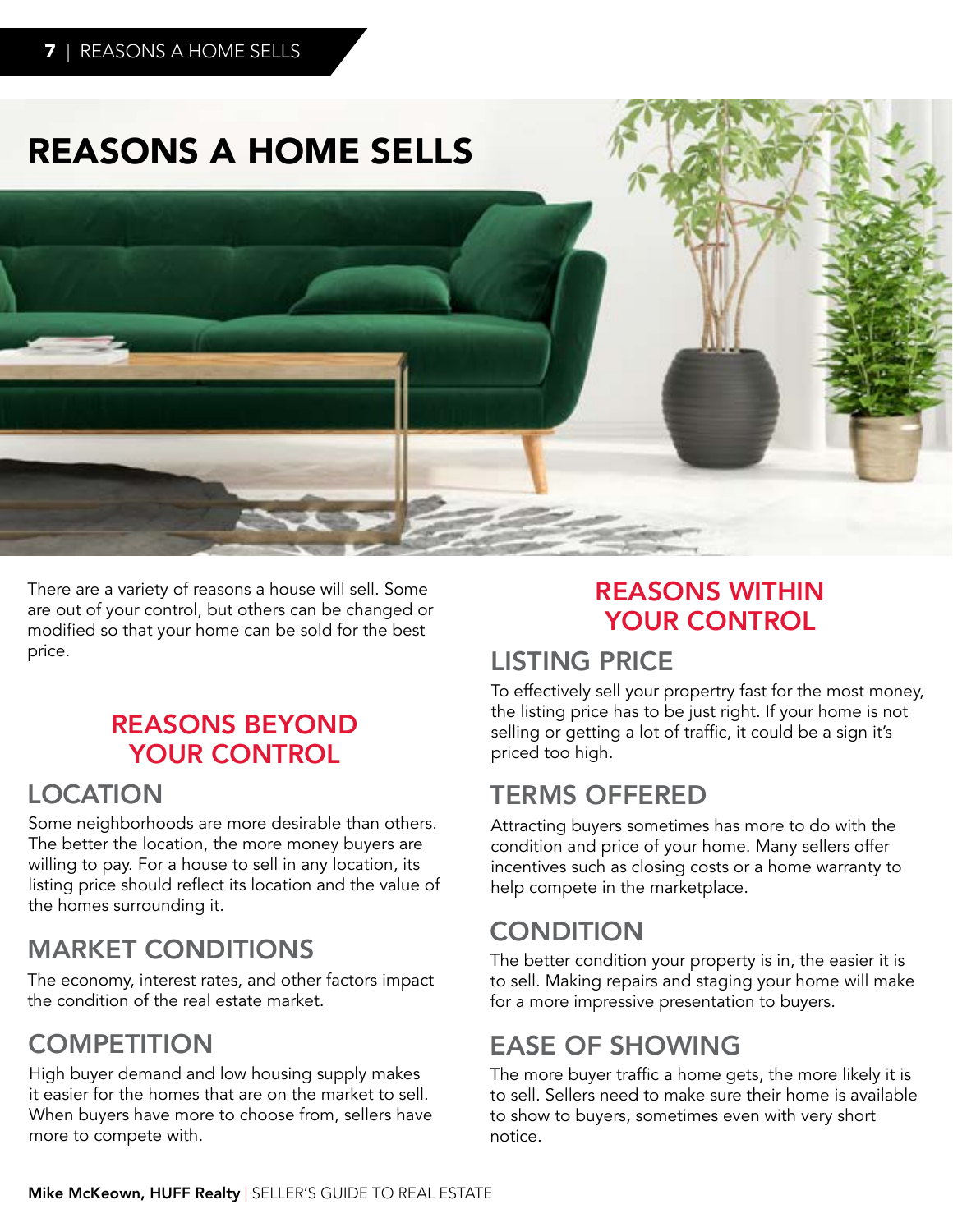## HOME STAGING EVERY SELLER SHOULD DO



To sell your home quickly, staging is a must! But you don't have to spend a fortune to get your house showcase ready. These 5 simple tips can make a huge difference to buyers and may only cost you a can of paint and some elbow grease.

#### DE-CLUTTER

During a showing home buyers are there to see your house, not your stuff. A cluttered home is a red flag to buyers that storage space is lacking and distracts buyers from actually seeing the home's true space and potential. It is also important to remember that buyers are looking for a house that feels like home to them. Family pictures and other personalized items can make it difficult for buyers to picture the home as being their own.

#### PURPOSE AND SPACE

When touring your home, potential buyers will be looking primarily at how they will be able to use the space and rooms. Arrange furnishings to reflect how functional a space is. To avoid buyers becoming confused by extra rooms, give each room a clear purpose. For example, place a desk and bookshelf in a room to stage it as a home office. Position furniture to make the traffic flow in a room practical and obvious.

#### NEUTRAL DECOR

Keep things neutral and simple so the home will appeal to buyers whether they are male or female, a young bachelor or a retired couple. Paint the walls a soft, neutral hue and use simple bed coverings and curtains.

### CLEAN THOUROUGHLY

Whether you decide to clean yourself or hire professional help, a clean house is vital. It gives buyers the impression that the home has been well maintained and cared for.

#### CURB APPEAL

Poor exterior appearance can cause a buyer to immediately become doubtful and incapable of having an open mind. Major landscaping is not always necessary, but the lawn should looked nicely manicured with a fresh mow, trimmed hedges, raked leaves, and swept porches, decks, and walkways.

26% of home sellers offered<br>a home warranty as an<br>incentive to buyers.<sup>1</sup> a home warranty as an incentive to buyers.<sup>1</sup>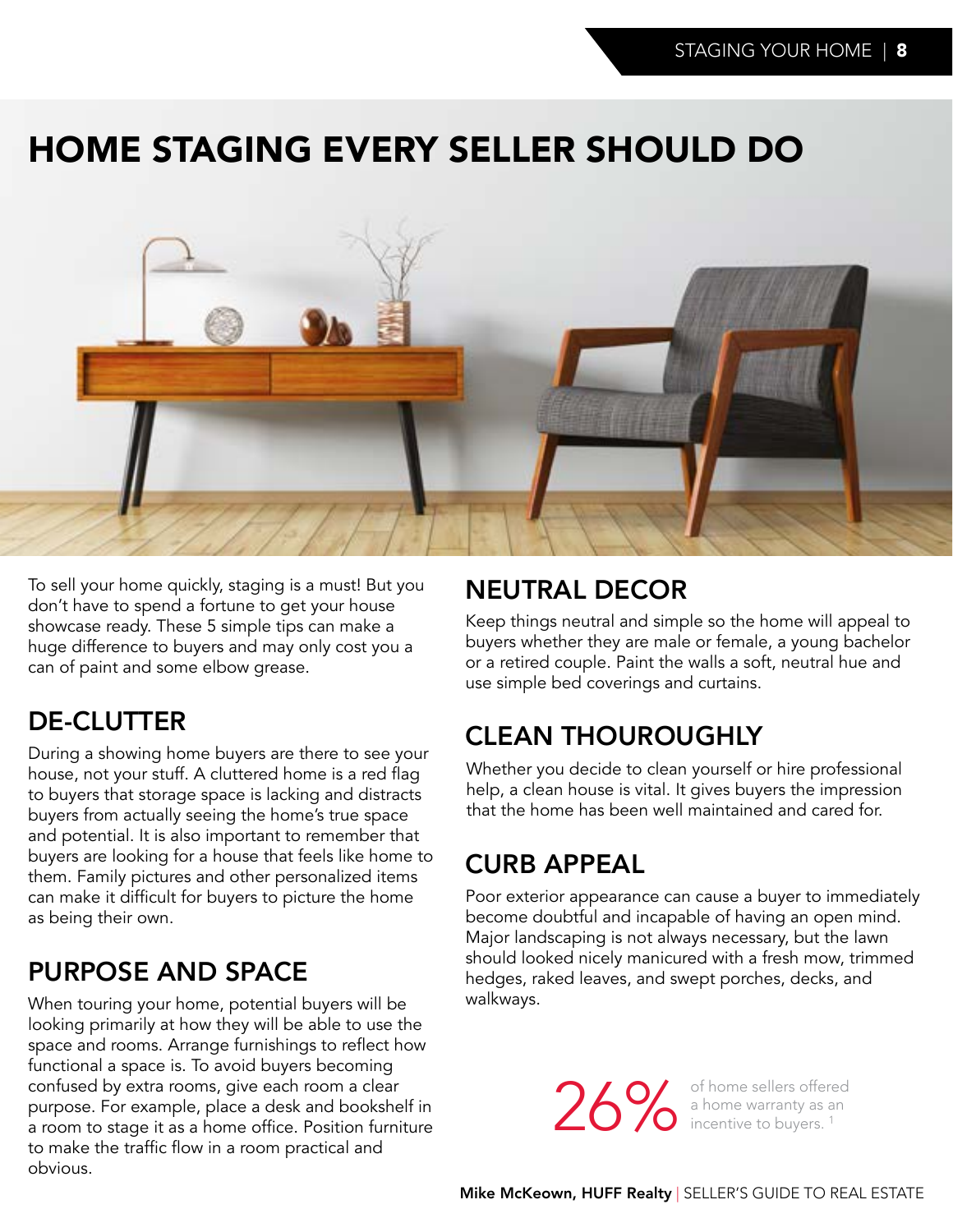



#### MARKET WATCH

Register for your free HUFF Market Watch account and keep an eye on the competition and what trends are happening in your market area. View all area properties listed for sale and get automatic email alerts as soon as properties hit the market.

#### MARKET STATS:

- Homes For Sale
- Average List Price
- Average Sales Price

• Sold Homes

- New On Market
- Days On Market

#### CLICK HERE TO SIGN-UP FOR MARKET WATCH



#### AUTOMATED VALUE

Automated valuation tools are helpful when you are feeling out the market or wanting to get some ball park figures. Automated tools are estimates usually based upon public records. Find out how much your property is worth with HUFF's AVM Tool.

If you desire a Comparative Market Analysis or CMA, then HUFF agents have the experience, knowledge, and tools to provide you with a more comprehensive estimate based upon a visit to your home where no automation estimate can go.

#### FIND OUT HOW MUCH YOUR HOME IS WORTH

Mike McKeown, HUFF Realty | SELLER'S GUIDE TO REAL ESTATE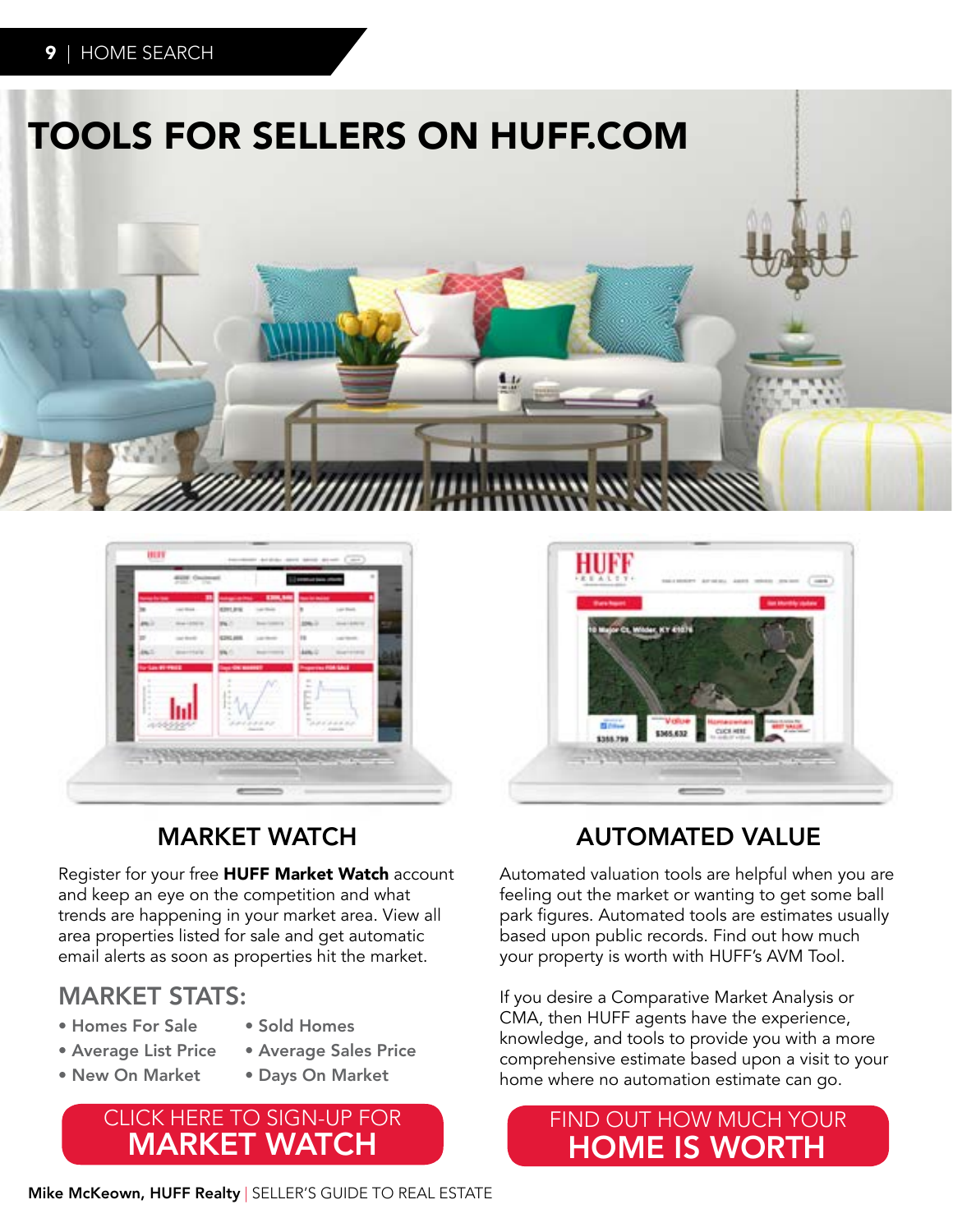## HUFF REALTY'S MARKETING NETWORK



#### DIRECT MARKET EXPOSURE





Signage, open houses, brochures, direct mail, email, and more. Your HUFF Realty agent has dedicated marketing, social media, and technology teams ready to provide creative solutions that provide buyers with the information they need about your property.

*"Today's marketing goes beyond the MLS and a sign in the yard."*







**NKY MLS OH MLS IN MLS**

### LOCAL EXPOSURE

Your listing will appear on every broker's website in the Tri-State area exposing your property to every potential buyer and buyer's agent in the area.





#### NATIONAL REACH

HUFF Realty has listing feed agreements with some of the largest home search websites in the country. Additionally, your listing will be distributed to over 800 other sites via our online listing network.





### GLOBAL COVERAGE

Our global affiliations allow us to position your property for maximum exposure to a network of agents, brokers, and potential buyers world-wide.



#### SOCIAL MEDIA

Your HUFF agent has access to the HUFF social media team who is well versed in social media strategies that attract potential buyers to your listing.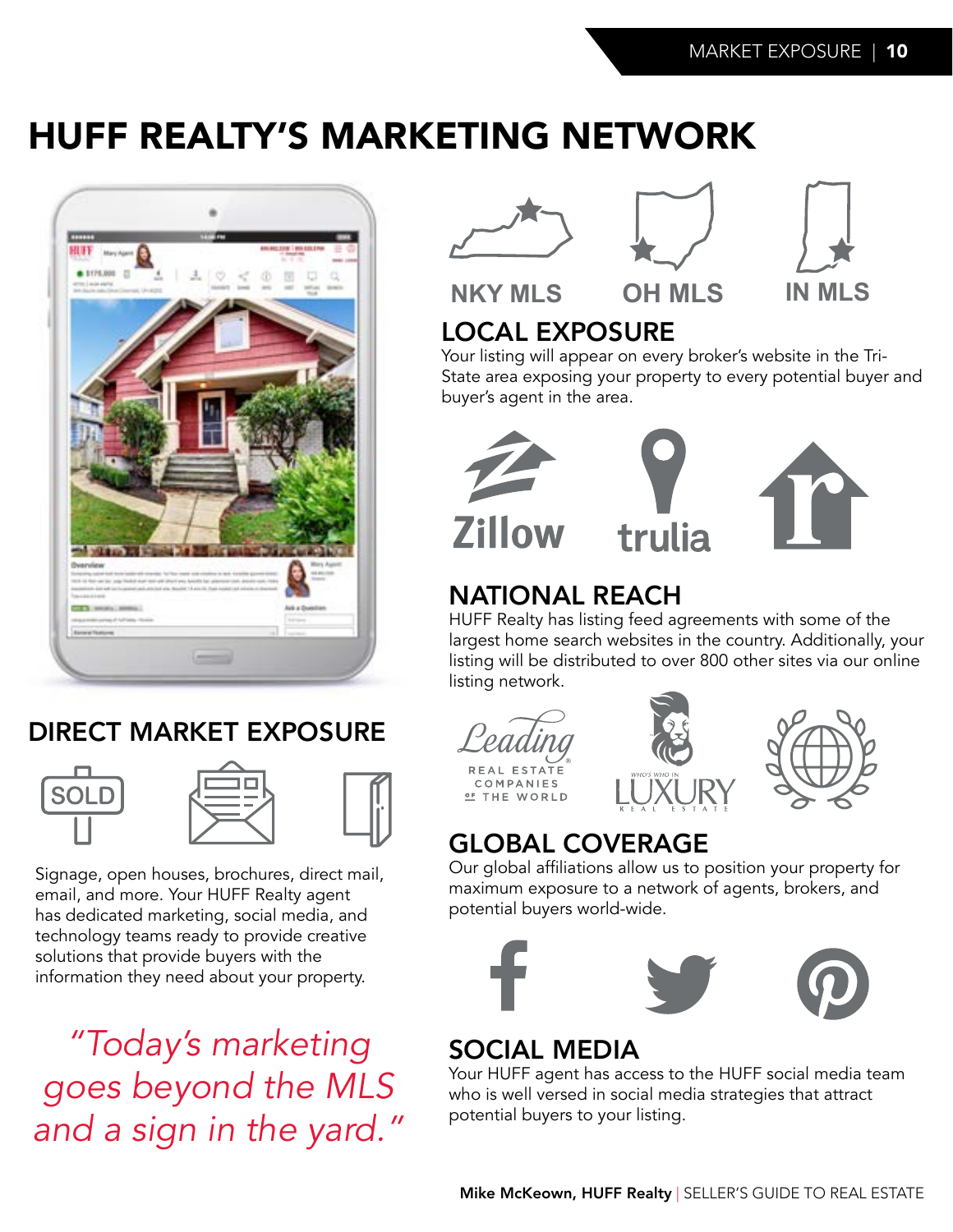## DOING IT ALONE

#### FOR SALE BY OWNER

For Sale By Owner, or FSBO, is the process of selling real estate without representation by a real estate agent. The primary reason owners choose to sell on their own is to avoid paying the real estate commission in an attempt to save money. However, there are many factors to weigh when considering selling FSBO v. hiring an agent. Will I price it right? Who will prepare the documents? Do I really have the time and patience for this? Will I get in legal hot water?

*"You need to know everything that must be done to close the sale properly and legally."*

#### PRICING IT WRONG

There's the risk of selling your home for a lot less than it's worth. Statistics have shown that the average FSBO home sells for about 25% less than homes sold through a Realtor.

#### MARKETING

Your home will have less visibility. Only Realtors can list homes on the Multiple Listing Service, which is one of the biggest online tools real estate agents use. There's a lot more to marketing a house than putting a sign in the yard, an ad in the paper and waiting. You need to develop a clear marketing plan that will attract the largest number of buyers.

#### LEGAL ISSUES

Preparing all of the legal forms, disclosures etc. is your responsibility, and if you're unfamiliar you take the risk of financial and legal liability.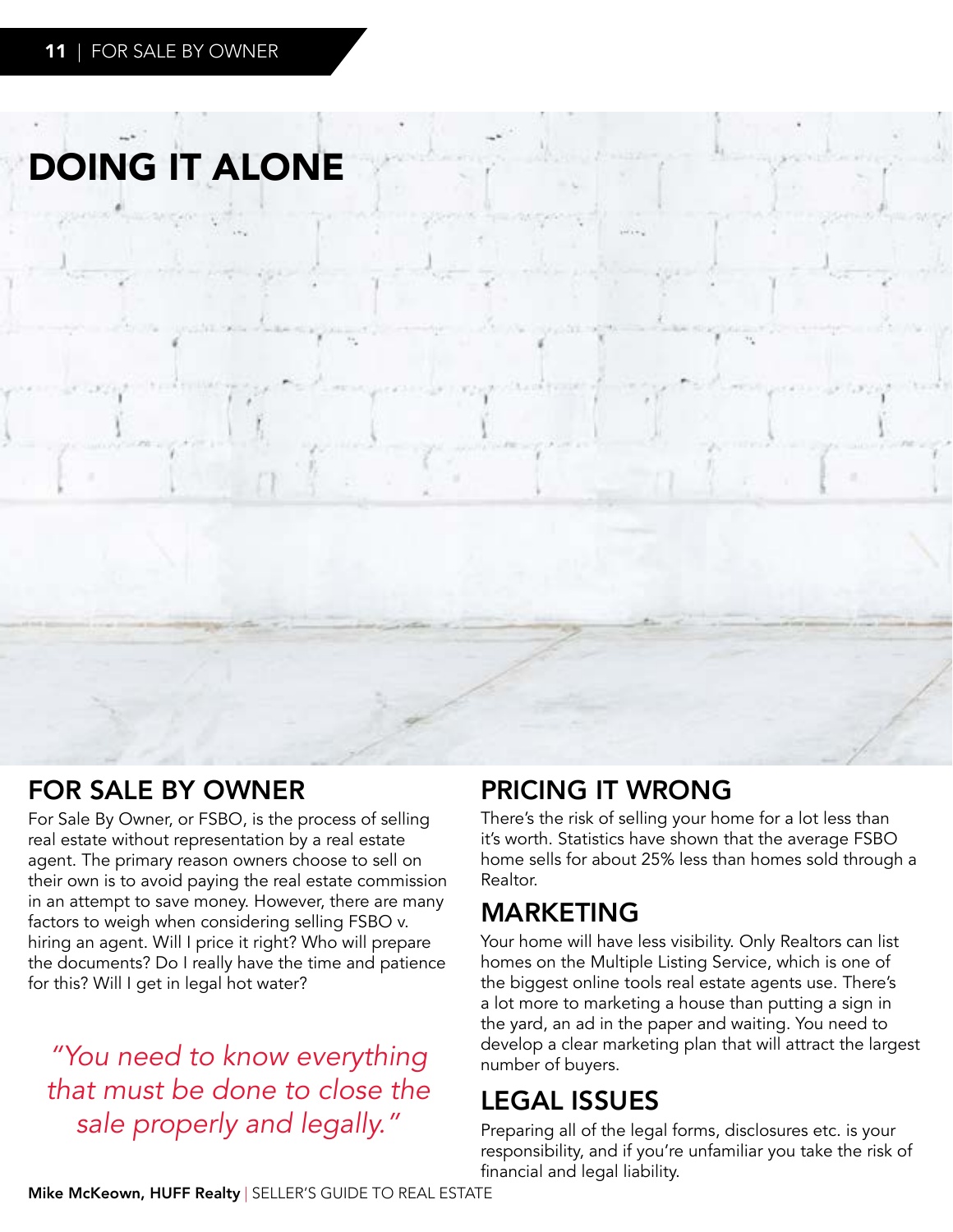

#### TIME TO LEARN

*you're trying to save."* You'll have to spend a lot of time educating yourself on the process of selling a home, the current market, advertising methods, and working with potential buyers.

### LACK OF EXPERIENCE

When the FSBO sign goes up, the parade of the unqualified curiosity-seekers begins at all hours of the day and night. Window shoppers and "lookie-loos" are not serious about looking for a home but actually use it as a form of entertainment or as a hobby looking for decorating ideas.

#### SAFETY

Security is a major issue when selling your home by owner. A "For-Sale-By-Owner" sign is an invitation to strangers to wander through your home. People will arrive at your home, eager for their own reasons, not all of which are honorable.

# *"Mistakes may cost you the money*

of total home sales in 2016 were<br>FSBO. This percentage has been<br>steady decline since 1981.<sup>1</sup> FSBO. This percentage has been in steady decline since 1981. <sup>1</sup>

25% less is the average a FSBO home will<br>sell for versus a home that sold with<br>the assistance of an agent or broker.<sup>1</sup> sell for versus a home that sold with the assistance of an agent or broker.<sup>1</sup>

50% of FSBO sellers knew the buyer either<br>as a friend, relative or neighbor.<sup>2</sup> as a friend, relative or neighbor.<sup>2</sup>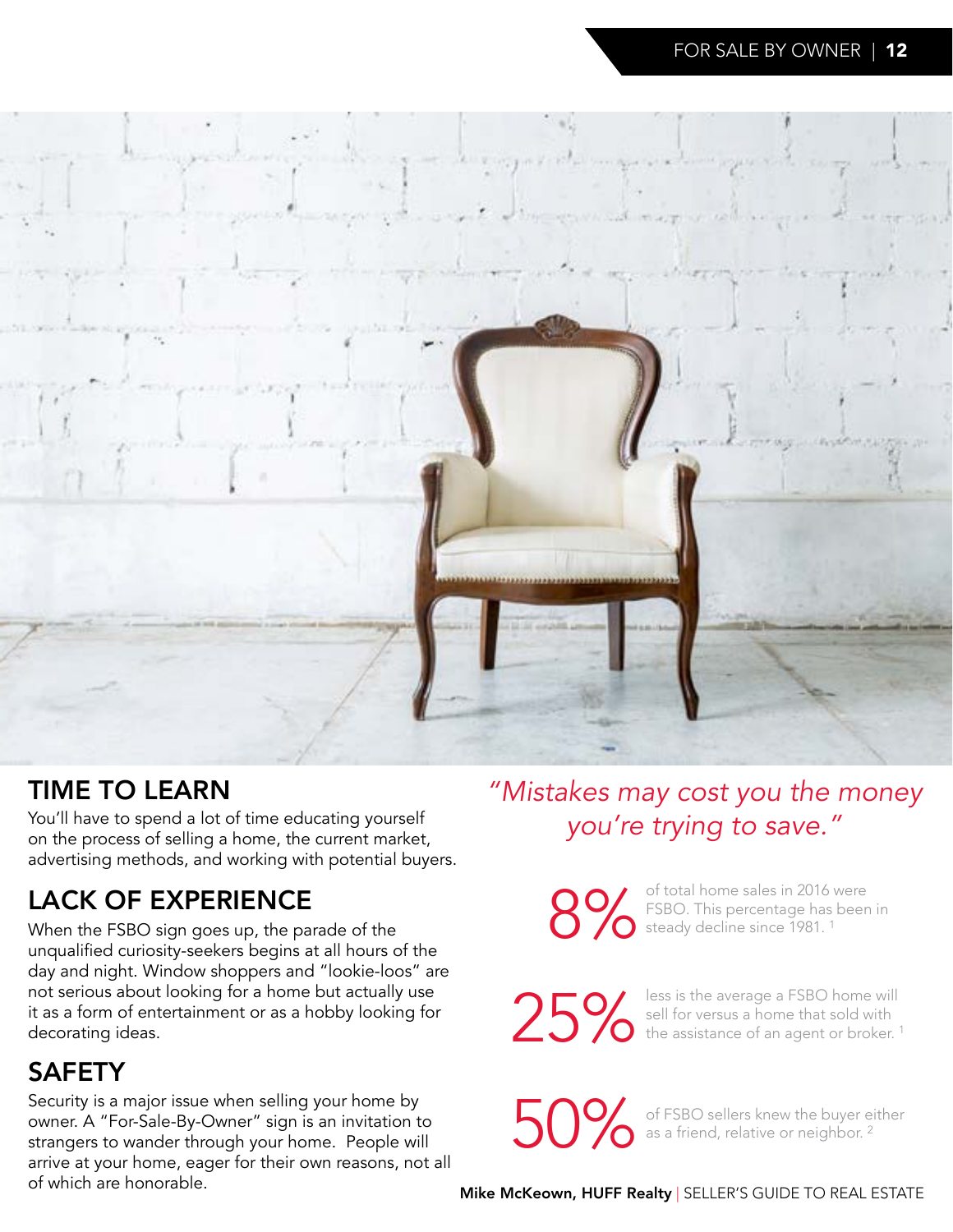## THE SELLER'S JOURNEY



#### DECISIONS/PREPARATIONS MARKETING/PRICING

#### MEET WITH AGENT

Our journey begins with meetings to establish rapport, wants/needs, and counseling about the selling process. You may not have sold a home in several years or this may be your first time selling and you want assurances you will be working with a trusted advisor.

#### AGREE ON SELLING PLAN

Market conditions change over time. Agreeing on a selling plan involves reviewing market conditions and the tools available to test the market at the agreed price and condition of the home/property.

#### STAGE HOME

Painting, freshening decor, reducing clutter, landscaping and ongoing cleanliness helps sell the home. You cannot change the location of the home. You can change the condition.

#### LISTING PAPERWORK

This is where you officially partner with a Realtor and brokerage company. The listing paperwork kicks off HUFF's team of professionals to legally and officially tell the world your home is for sale.



#### PHOTOS TAKEN

The first showing of your home is primarily done through internet websites. The number one item desired by buyers when viewing homes online are photos. Photos are critical to a successful journey.

#### MARKET EXPOSURE

Agents are constantly looking for new homes to show their interested buyers. We make every effort to provide agents information and access to your home. Our HUFF systems help spread the word about your home to the world through traditional and technological tools.

#### SHOWINGS

After agents and consumers see your home electronically, they may want to visit the home and get a much better feel for what could be their next home. We call these visits "showings".

#### PRICE ADJUSTMENTS

Current market conditions determine the price buyers will want to pay. Price adjustments, usually a reduction in price, may be needed if no showings and/ or offers occur. Price adjustments are a NORMAL part of a seller's journey.



was the average time on market was the average time on market<br>before a seller's property sold. <sup>1</sup> 89 and the seller's property sold. <sup>1</sup>

of home sellers worked with a real estate agent to sell their home.<sup>1</sup>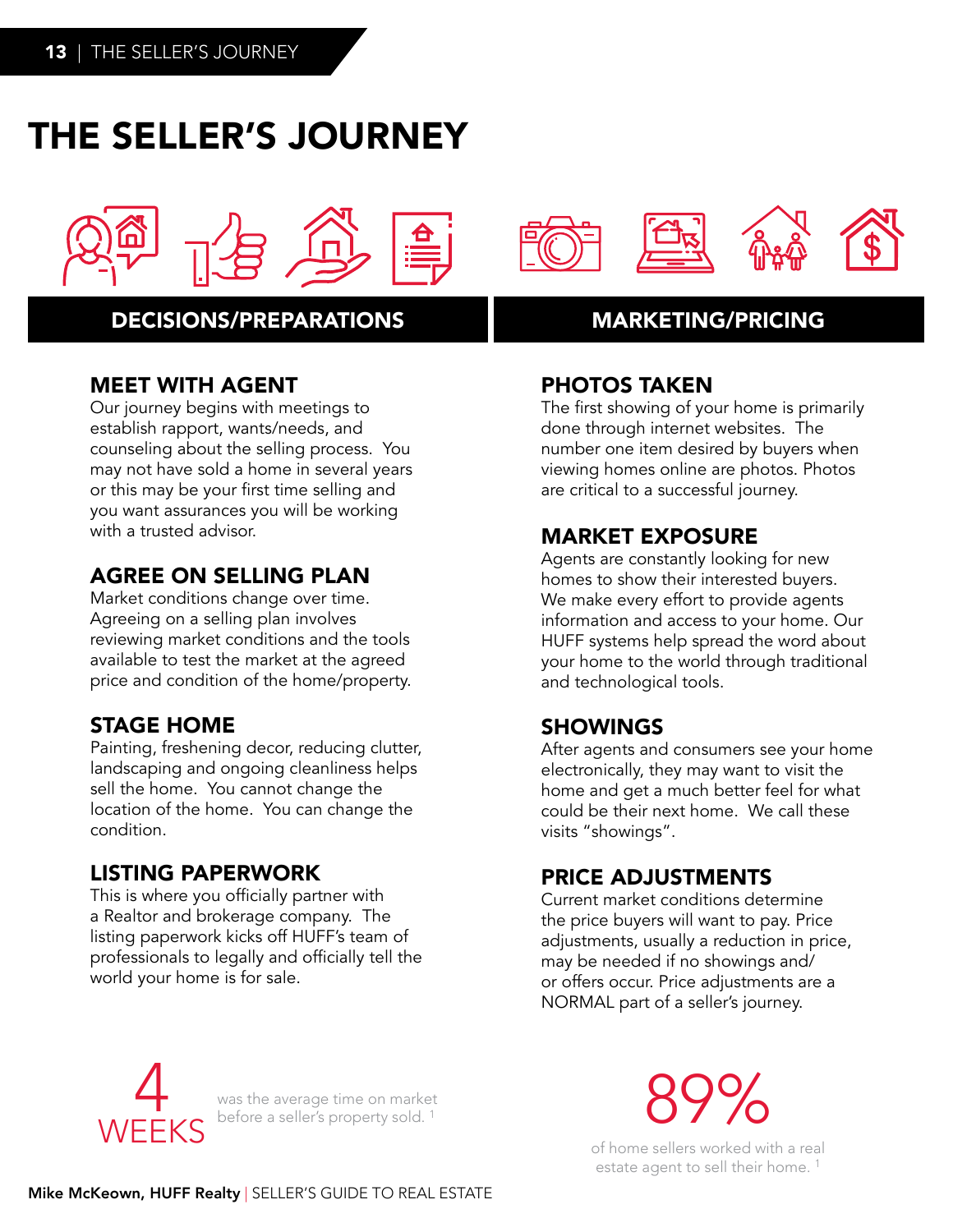

#### OFFER PRESENTED

When an agent is working with a buyer and the buyer wants to place an offer on a home, the buyer's agent contacts the seller's agent. The seller's agent then contacts the home seller to present the terms and conditions of the offer.

#### **NEGOTIATIONS**

Not all buyers and sellers are thinking the same when it comes to transferring legal ownership of a home. In the end, negotiations are a NORMAL part of the seller's journey.

#### COUNTER OFFER

As the seller, you wait for the buyer to make the first offer. You can agree to their terms and conditions or you can counter offer with your own terms and conditions. It is FAIR and REASONABLE for both sellers and buyers to counter offer as they negotiate the terms of the sale.

#### ACCEPTED OFFER

At some point in the offer/negotiation/ counter-offer process the buyer and seller agree with each other. This is called the accepted offer, which ends one phase of your seller's journey and starts the final phase.

36%

of home sellers offered incentives, like a home warranty, to attract home buyers.<sup>1</sup>

#### OFFERS/NEGOTIATIONS DUE DILIGENCE/CLOSING

#### INSPECTIONS

In most real estate transactions, the buyer will write in the accepted offer to have a property inspected. The inspection is to protect the buyer from hidden issues that cannot be seen with the naked eye. Inspections are a NORMAL part of the seller's journey.

#### REPAIRS

After home inspections and/or appraisal reviews, you may get requests to have repairs done with the home. It is FAIR and REASONABLE for the buyer to ask that repairs be made. It is your choice to make the repairs -- most sellers do.

#### BUYER CLOSING PROCESS

You are waiting for the buyer's mortgage company, title company, appraisers, agents and lawyers to go through all the due diligence, paperwork, and final walk-thru to legally transfer the property. Further negotiations may be needed to keep your seller's journey on track.

#### CLOSING

This is when you meet to sign the legal papers to transfer ownership and collect any money due at the closing.

**98%** is the average of asking price<br>home sellers received in 2016. home sellers received in 2016.<sup>1</sup>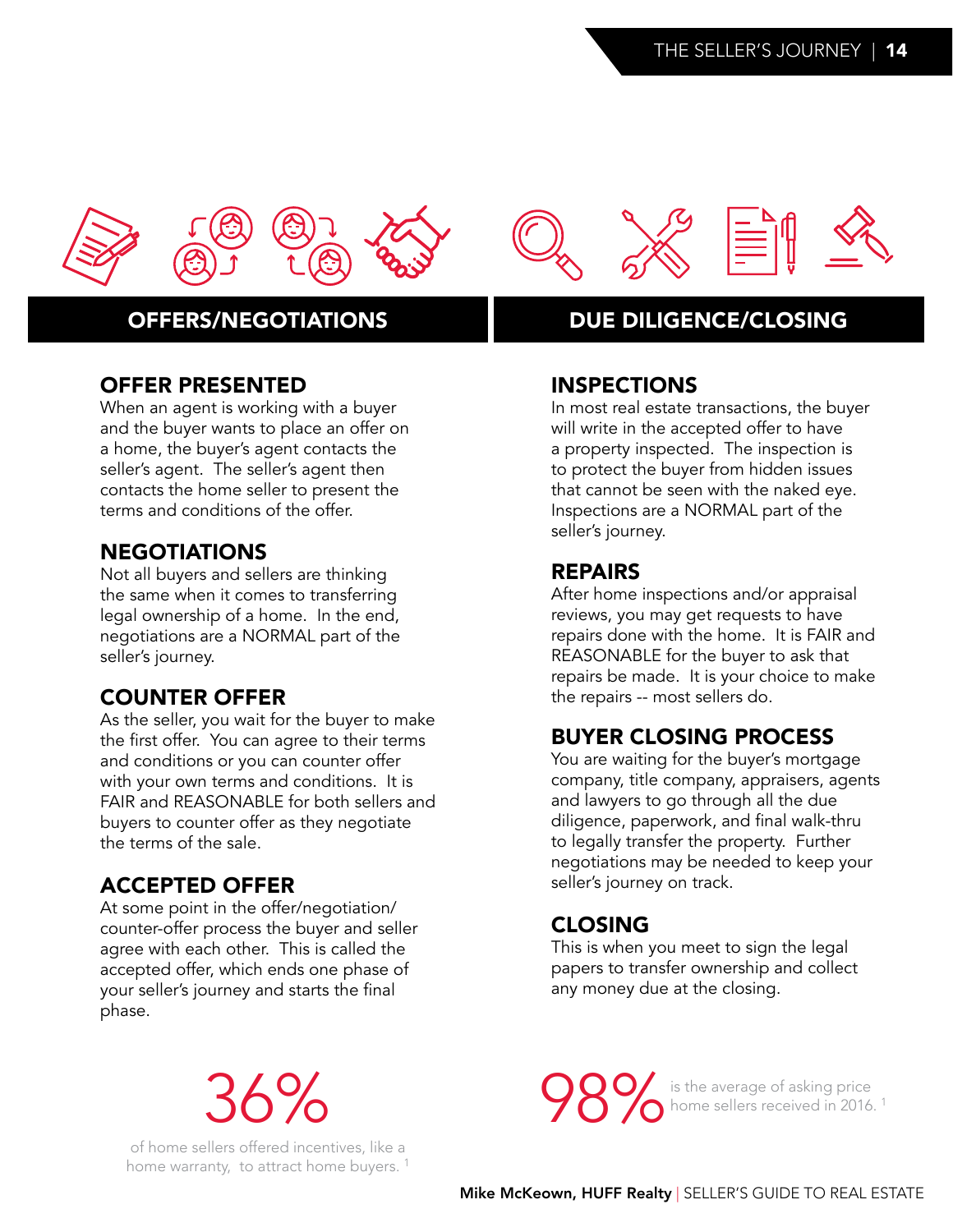

#### LOCAL CONNECTIONS

Since 1975 HUFF Realty has been a respected and well known name in the Tri-State. A strong HUFF brand representing service, leadership, and integrity, combined with the resources of hundreds of local HUFF Associates enhances our ability to deliver the superior technology and comprehensive customer services that connect buyers to your listing.

HomeServices of America, INC."

#### NATIONAL PRESENCE

HUFF Realty is part of HomeServices of America, a Berkshire Hathaway affiliate, the nation's second largest, full-service real estate brokerage firm. Through our operating companies we are one of the largest providers of integrated real estate services, including brokerage, mortgage, title, insurance, and global relocation.



#### BERKSHIRE HATHAWAY AFFILIATE

"One of the World's Most Respected Companies."

- Barron's Magazine

Our affiliation with Berkshire Hathaway strengthens our position for our clients. We are proud to be part of one of the most respected companies in the world and proud of the contributions from our HUFF Realty associates.